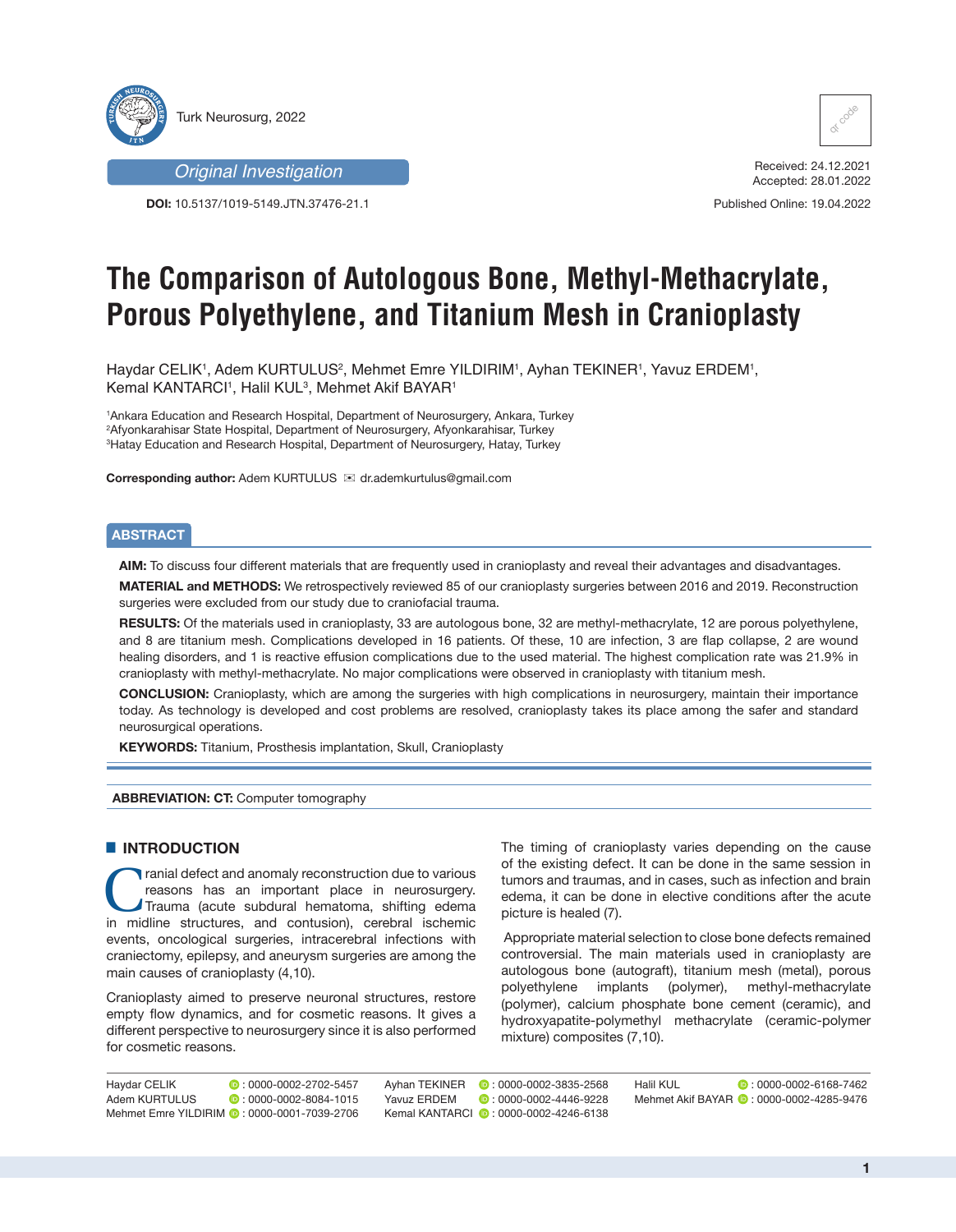# █ **MATERIAL and METHODS**

Cranioplasty that is performed in our institution between 2016 and 2019 were retrospectively reviewed, and the age, gender, diagnosis, materials used in the surgery, and complications were categorized. Routine brain computer tomography (CT) imaging was performed. Trauma, tumor, ischemic and hemorrhagic strokes, and intracerebral hematomas were included in the study. Reconstruction surgeries due to craniofacial trauma were excluded from the study. Postoperatively, patients were kept under control for at least 1 year. Imaging was performed with brain CT in each patient and brain magnetic resonance imaging was observed when necessary in the pre-operative preparation phase. Whether each patient had an infection at the wound site or a systemic infection focus was investigated. With such a situation, the surgery was planned for at least 1 month after the infection focus was resolved. Bone flaps of patients, who underwent decompressive craniectomy and preserved their bones, were routinely placed in the intra-abdominal subcutaneous tissue in the same session. In cranioplasty operations that involve the frontal sinus region, the frontal sinus ostium was closed with bone wax and the patient's bone, the sinus mucosa was excised, and the frontal sinus was cranialized. The bone flap that is stored in the abdominal subcutaneous fat tissue was removed in the same session for cranioplasty and thoroughly washed with saline containing vancomycin before use. Autologous bone, methyl-methacrylate, and porous polyethylene implants are fixed to the cranium with thick vicryl sutures as standard. Titanium mesh is fixed to the cranium with mini-screws.

The percentage distribution of categorical data between groups was made using the Chi-Square test. Fisher's Exact Test was performed when the Chi-Square conditions could not be met. The Statistical Package for the Social Sciences v20 program was used in the analysis of the data and a *p*-value of <0.05 was considered significant.

# █ **RESULTS**

Considering the etiological causes of 85 patients who underwent cranioplasty, 43 operations were performed due to trauma (acute subdural hematoma, intracerebral hematoma, edema and contusion, and depression fracture), 16 were due to spontaneous intracerebral hematoma, 13 due to ischemic stroke, 10 due to tumor, and 3 due to other causes (subdural hygroma and sinus pericranii). The age range of the patients

was between 12 and 87 years, and 63 of 85 patients were males and 22 were female. Cranioplasty was performed in the same session in 10 cases, with the highest rate (n=6) performed due to tumor, followed by post-traumatic depression fracture (n=4). The average time to perform the cranioplasty is approximately 4 months (127 days).

Of the materials used in cranioplasty, 33 are autologous bone, 32 are methyl-methacrylate, 12 are porous polyethylene, and 8 are titanium mesh (Table I). Complications developed in 16 patients. Of these, 10 are infection, 3 are flap collapse, 2 are wound healing disorders, and 1 are reactive effusion complications due to the used material. Of the 10 patients, ethyl-methacrylate was used in 6, autologous bone in 3, and porous polyethylene in 1. The repetitive collection, contrarily, developed due to methyl-methacrylate, and this problem was solved using titanium mesh in its revision. Methylmethacrylate was used in 1 of the 2 patients with wound healing problems and porous polyethylene was used in the other. All three complications due to flap collapse occurred in patients who used autogenous bone (Figure 1). Revision surgery was performed on 4 of 16 patients who developed complications, and the cranioplasty kit of 2 patients with wound site problems was left untouched and was treated with minor surgery (Table II).

## █ **DISCUSSION**

Cranioplasty revision and complication rates are quite high compared to other surgeries in neurosurgery practice. Cranioplasty revision rates in the literature range from 5% to 26% (9). Our study revealed this rate (16.5%) as compatible with the literature. The overall complication rate in the postoperative period in patients who underwent cranioplasty was 18.8%.

The literature revealed a 5%–33% infection rate in cranioplasty (2). In our study, the highest rate of complications was an infection in 11.7%, followed by flap collapse in 3.6%, wound site problems in 2.3%, and recurrent collection in 1.2%.

Infection was mostly developed in methyl-methacrylate and autologous grafts, and no statistically significant correlation was found in the comparison of porous polyethylene and titanium due to the insufficient number of patients; however, significant results could be obtained with other prognostic parameters in studies that are conducted with more cases. Additionally, as we evaluate with our clinical observation and

#### **Table I:** Complication Rates

| <b>Material</b>     | <b>Number of patients</b> | patients | Number of complicated Complication rates (%) | Infection rates (%) |
|---------------------|---------------------------|----------|----------------------------------------------|---------------------|
| Autologous bone     | 33                        |          | 18.2                                         | 9.1                 |
| Methyl methacrylate | 32                        |          | 21.9                                         | 18.7                |
| Porous polyethylene | 12                        |          | 16.6                                         | 8.3                 |
| Titanium mesh       | 8                         |          | 0.0                                          | 0.0                 |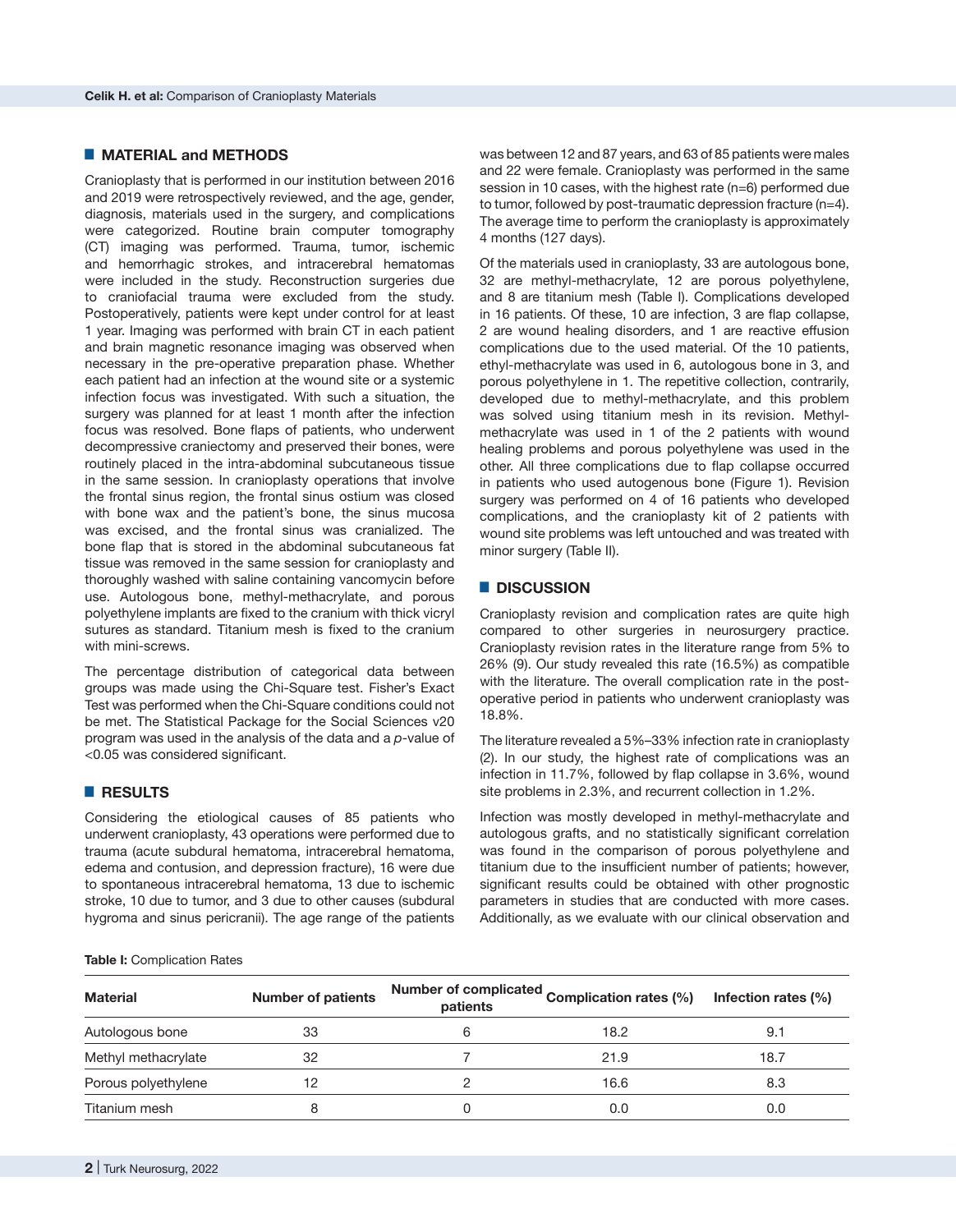experience, considering the experience we gained from using titanium alloys in other body areas, the absence of infection in 8 patients who used titanium mesh is not a situation to be ignored.

Methyl-methacrylate is good in terms of ease of use, good cosmetic results, and low cost; however, its high infection rates and exothermic and inflammatory reaction are among its disadvantages (12). Our study revealed infection as the most common cranioplasty material with a rate of 18.7%. The autologous graft has the advantages of being the body's tissue, being viable, and having the possibility of growth; however, its disadvantages include the relatively worse cosmetic results, high infection risk, and resorption possibility. The infection rate was 9.1% and the rate of the inability to fix well due to resorption and collapse was 9.1%. The use of autologous bone was as safe as other cranioplasty materials in the study of Baldo et al.; however, many studies in the literature obtained results close to ours (1-3).

Porous polyethylene, which is one of the 2 most reliable materials in our study, has a fibrovascular growth in its porous structure, with positive cosmetic results and a low infection rate; however, among its disadvantages is the difficult revision



Figure 1: Bone window brain tomography images of 3 patients with collapse complication.

|    | <b>First Cranioplasty</b> | <b>Complications</b>  | <b>Revision Cranioplasty</b> | The time between two surgeries |
|----|---------------------------|-----------------------|------------------------------|--------------------------------|
|    | Autologous bone           | Infection             | Methyl methacrylate          | 1 month                        |
| 2  | Autologous bone           | Infection             | Titanium mesh                | 3 month                        |
| 3  | Autologous bone           | Infection             | Titanium mesh                | 3 month                        |
| 4  | Autologous bone           | Collapse              | Autologous bone              | 6 month                        |
| 5  | Autologous bone           | Collapse              | Autologous bone              | 9 month                        |
| 6  | Autologous bone           | Collapse              | Methyl methacrylate          | 8 month                        |
| 7  | Methyl methacrylate       | Infection             | Porous polyethylene          | 2 month                        |
| 8  | Methyl methacrylate       | Infection             | Porous polyethylene          | 4 month                        |
| 9  | Methyl methacrylate       | Infection             | Methyl methacrylate          | 9 month                        |
| 10 | Methyl methacrylate       | Infection             | Methyl methacrylate          | 23 month                       |
| 11 | Methyl methacrylate       | Infection             | Methyl methacrylate          | 5 month                        |
| 12 | Methyl methacrylate       | Infection             | Titanium mesh                | 2 month                        |
| 13 | Methyl methacrylate       | Repetitive collection | Titanium mesh                | 9 month                        |
| 14 | Porous polyethylene       | Infection             | Titanium mesh                | 28 month                       |
| 15 | Porous polyethylene       | Wound problem         |                              | 1 month                        |
| 16 | Methyl methacrylate       | Wound problem         |                              | 1 month                        |

## **Table II:** Complicated Cranioplasty Patients